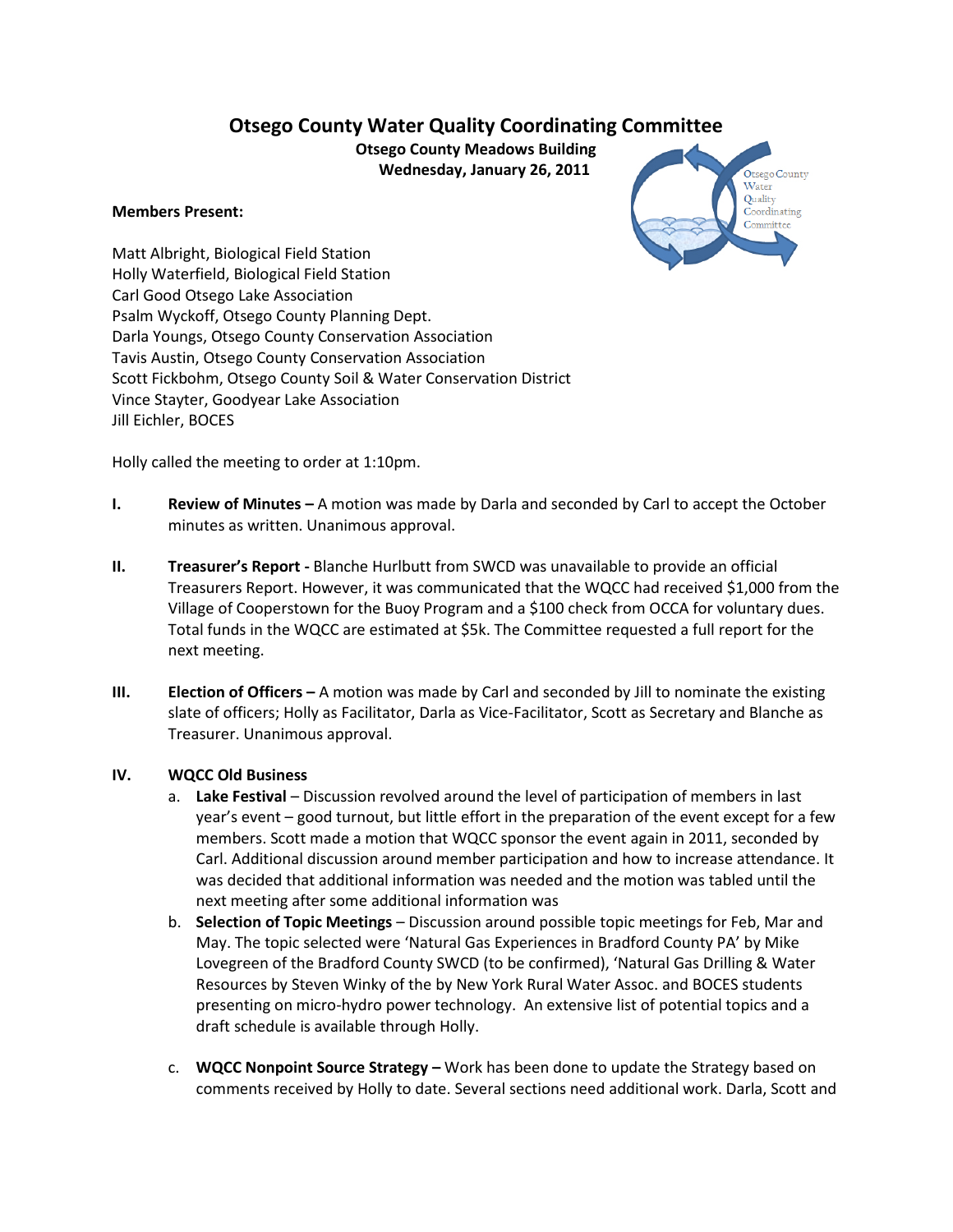Vince agreed to finish the effort in February and e-mail to members for review and additional comments. It is hoped that the draft will be finalized and reviewed by members by the April quarterly meeting when it can be voted on.

d. **Snow Removal –** Action items in October minutes have not been completed. Discussion centered on attending a meeting of the County's Highway Superintendents to present and distribute information accumulated to date.

### **V. WQCC New Business**

**a. 2010 DEC WQIP Grant –** Scott informed the group that it has received a letter from DEC announcing that we have been awarded \$3,375 for tasks to be delivered during 2010 & 2011. Scott described the tasks as outlined in the grant. It is unclear whether the 2010 date will be the start date as we do not have a signed contract as of yet. SWCD is waiting for a call from the regional office to discuss the project schedule execution of the contract.

## **VI.** DEPARTMENT REPORTS:

- **a.** Biological Field Station The renovations to the main BFS building are complete and the BFS has received a lot of new equipment. The Canadarago Lake field work is done and staff are working on the final State of the Lake Report. The BFS is still working on Phosphorus removal media with success (15g/kg removal). Testing is to precede in some of the BFS buildings.
- **b. BOCES**  Jill described a grant that BOCES has been awarded to develop alternative energy tools and outreach. The group is going to focus on micro-hydro and will give a presentation to WQCC and the public as part of our public presentation schedule.
- **c. Canadarago Lake Improvement Association -** not present to report
- **d. Cooperstown Village Water Committee –** not present to report
- **e. Cornell Cooperative Extension-** not present to report
- **f. Goodyear Lake Association –** 3rd Annual Polar Bear Jump is scheduled for Feb 19. GLA is running the concession stand and will donate half the proceeds to charity. GLA is expecting a \$20k grant through Senator Seward's office for a nature walk, improved lake access and canoe/small boat launch. Appreciation was given to Erik M for his help in this; OCCA will administer the grant.
- **g. Natural Resources Conservation Service-** not present to report
- **h. NYCAMH-** not present to report
- **i. NYS Department of Environmental Conservation-** not present to report
- **j. NYS Department of Health-** not present to report
- **k.** Otsego County Conservation Association Seward GLA Award –\$20,000 state contract received (\$10,000 to continue invasive species work on Goodyear, \$10,000 to improve Portlandville access Meeting w/ DEC). Coordinated with Scott Fickbohm of SWCD on job duties of monthly water sampling intern. Reviewing applicants. \$2,500 OCCA support dedicated. Received year-end report on Dr. Tom Horvath's zebra mussel study. Received year-end report on Village of Cooperstown boat inspection program and clarified granting procedure/requirements for 2011. Followed up with Dr. Mary Allen re: report on Susquehanna River water testing project. Cross referencing of natural gas lease data files completed; revised gas lease map finalized; highresolution (40mb) posted on OCCA website. Conference call and sit-down with Uni Blake, Gastem contractor, Aaron Sulkey, Gastem (included Martha, Erik, Darla, and